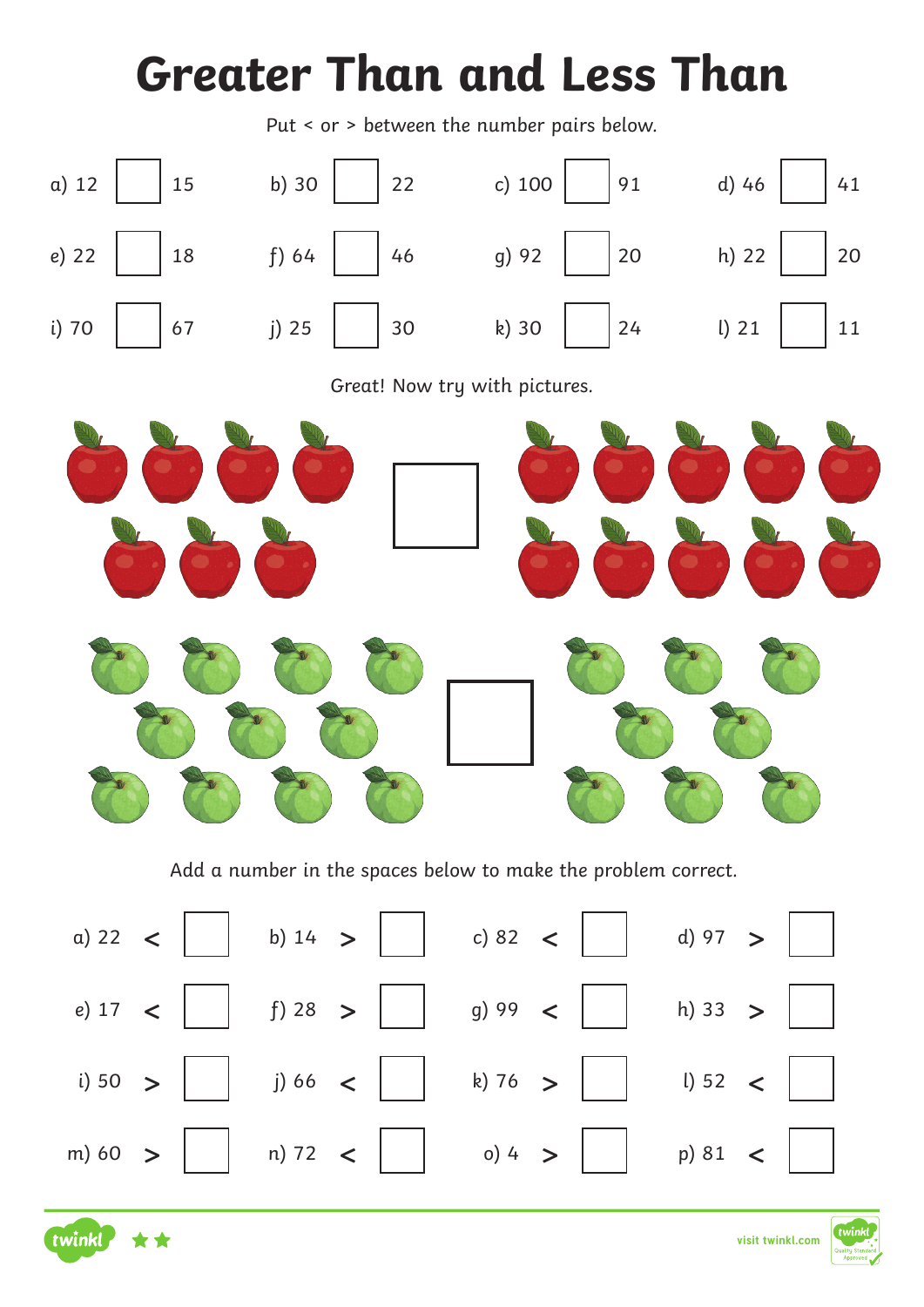## Greater Than and Less Than **Answers**

Put < or > between the number pairs below.

|  |  | a) 12 < 15 b) 30 > 22 c) 100 > 91 d) 46 > 41 |  |  |  |
|--|--|----------------------------------------------|--|--|--|
|  |  | e) 22 > 18 f) 64 > 46 g) 92 > 20 h) 22 > 20  |  |  |  |
|  |  | i) 70 > 67 i) 25 < 30 k) 30 > 24 l) 21 > 11  |  |  |  |

Great! Now try with pictures.



Add a number in the spaces below to make the problem correct.

|  | a) 22 < $\frac{23}{\text{or greater}}$ b) 14 > 13 or less c) 82 < $\frac{83}{\text{or greater}}$ d) 97 > 96 or less |  |  |  |
|--|---------------------------------------------------------------------------------------------------------------------|--|--|--|
|  | e) $17 18$ f) $28 > 27$ or less g) $99 100$ h) $33 > 32$ or less or greater                                         |  |  |  |
|  | i) 50 > 49 or less j) 66 $\leftarrow$ 67 k) 76 > 75 or less l) 52 $\leftarrow$ 53 cr greater                        |  |  |  |
|  | m) 60 > 59 or less n) 72 $\langle$ 73 or $\vert$ 0) 4 > 3 or less p) 81 $\langle$ 82 or greater                     |  |  |  |



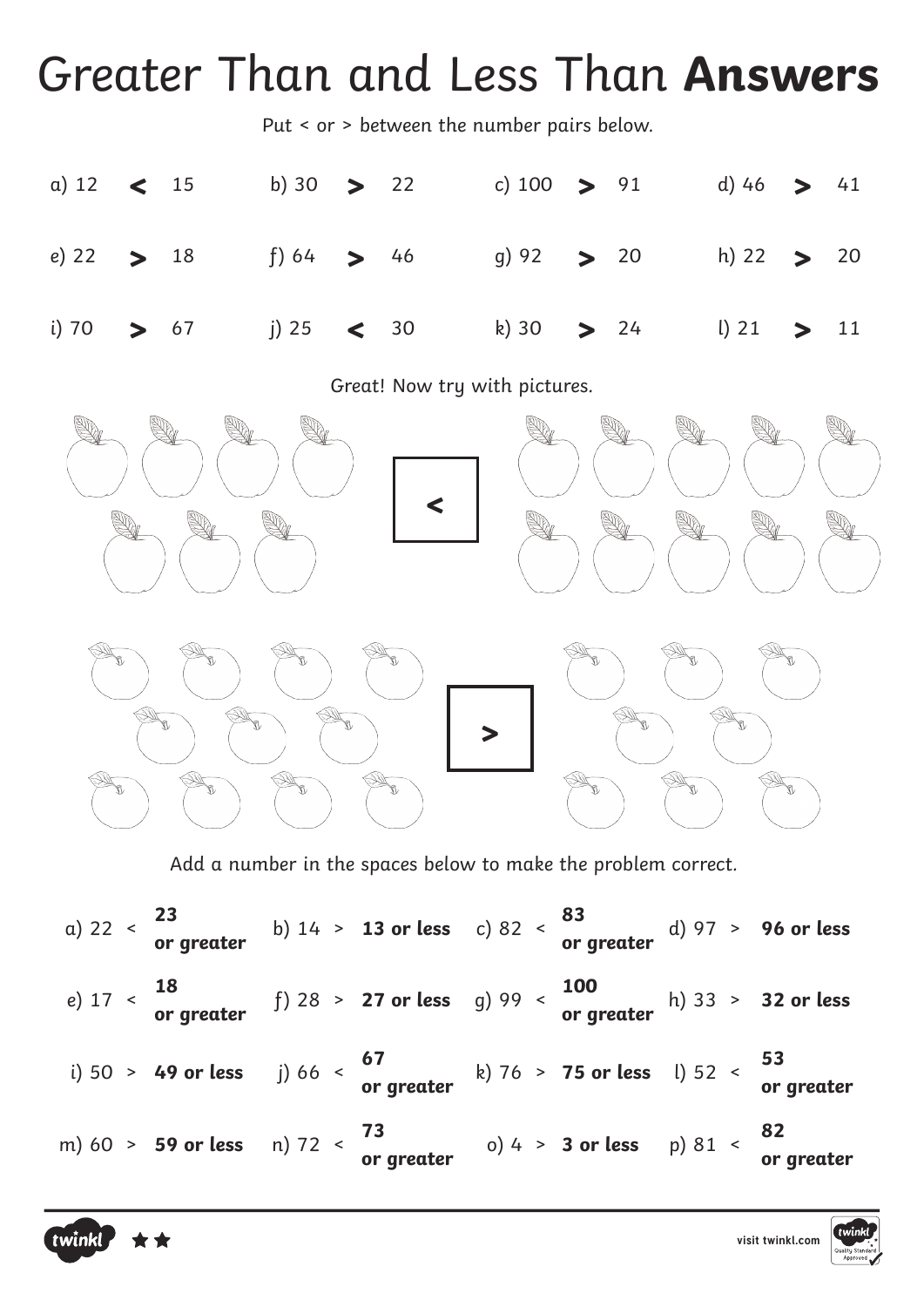## **Greater Than and Less Than**

Put < or > between the number pairs below.



Add a number in the spaces below to make the problem correct.